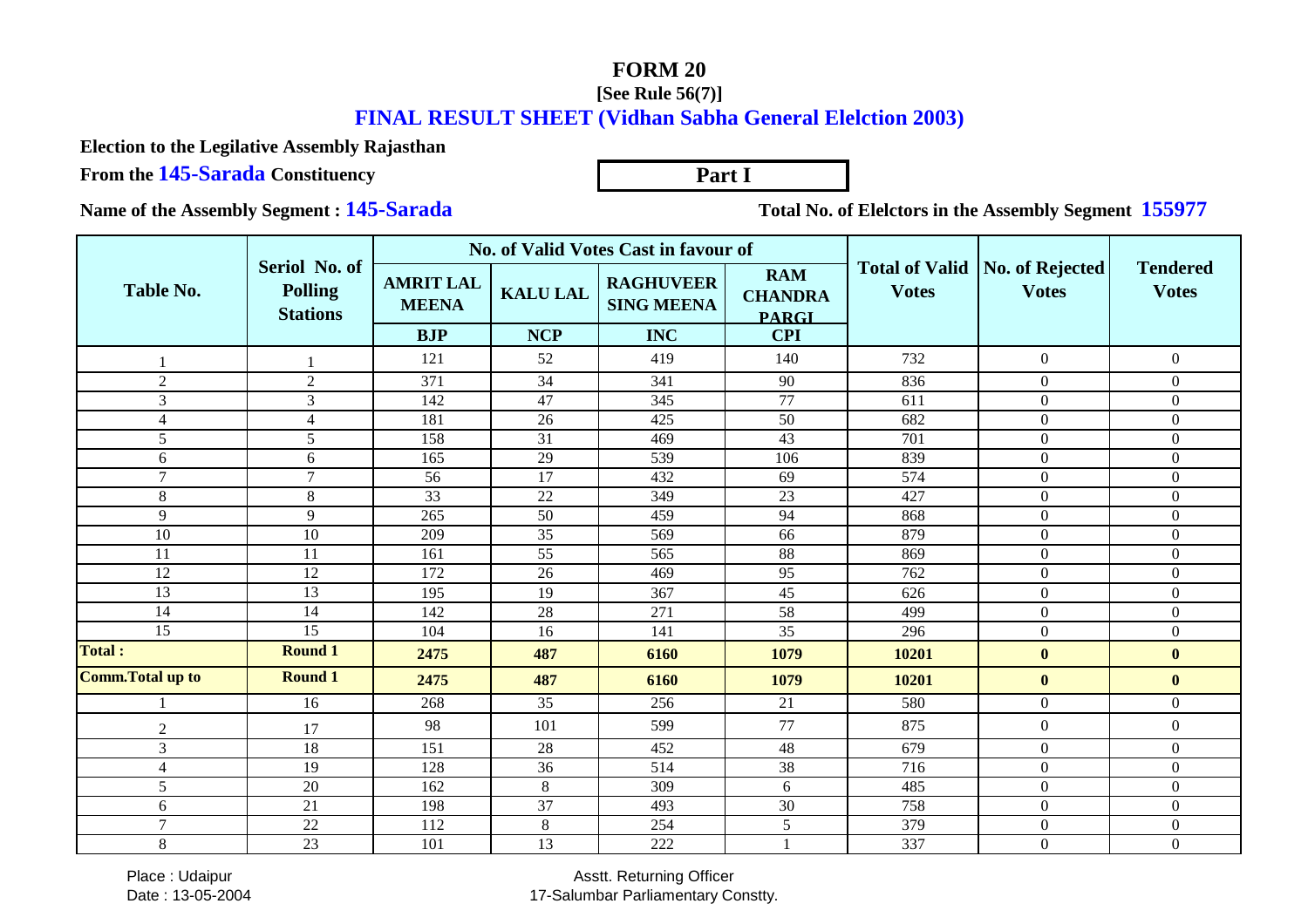|                          |                                                    |                                  |                 | No. of Valid Votes Cast in favour of  |                                              |              |                                                         |                                 |
|--------------------------|----------------------------------------------------|----------------------------------|-----------------|---------------------------------------|----------------------------------------------|--------------|---------------------------------------------------------|---------------------------------|
| <b>Table No.</b>         | Seriol No. of<br><b>Polling</b><br><b>Stations</b> | <b>AMRIT LAL</b><br><b>MEENA</b> | <b>KALU LAL</b> | <b>RAGHUVEER</b><br><b>SING MEENA</b> | <b>RAM</b><br><b>CHANDRA</b><br><b>PARGI</b> | <b>Votes</b> | <b>Total of Valid   No. of Rejected</b><br><b>Votes</b> | <b>Tendered</b><br><b>Votes</b> |
|                          |                                                    | <b>BJP</b>                       | <b>NCP</b>      | <b>INC</b>                            | <b>CPI</b>                                   |              |                                                         |                                 |
| $\overline{9}$           | 24                                                 | 107                              | 61              | $\overline{361}$                      | 12                                           | 541          | $\overline{0}$                                          | $\overline{0}$                  |
| 10                       | $\overline{25}$                                    | 83                               | 23              | 448                                   | 34                                           | 588          | $\boldsymbol{0}$                                        | $\boldsymbol{0}$                |
| $\overline{11}$          | $\overline{26}$                                    | $\overline{211}$                 | $\overline{18}$ | $\overline{273}$                      | $\overline{32}$                              | 534          | $\overline{0}$                                          | $\mathbf{0}$                    |
| $\overline{12}$          | 27                                                 | $\overline{52}$                  | $\overline{21}$ | 580                                   | $\overline{53}$                              | 706          | $\mathbf{0}$                                            | $\mathbf{0}$                    |
| 13                       | 28                                                 | 71                               | 29              | 499                                   | 78                                           | 677          | $\boldsymbol{0}$                                        | $\overline{0}$                  |
| 14                       | $\overline{29}$                                    | 85                               | 29              | 278                                   | 32                                           | 424          | $\overline{0}$                                          | $\overline{0}$                  |
| $\overline{15}$          | $\overline{30}$                                    | 119                              | 19              | 437                                   | 69                                           | 644          | $\boldsymbol{0}$                                        | $\boldsymbol{0}$                |
| <b>Total:</b>            | <b>Round 2</b>                                     | 1946                             | 466             | 5975                                  | 536                                          | 8923         | $\bf{0}$                                                | $\bf{0}$                        |
| <b>Comm. Total up to</b> | <b>Round 2</b>                                     | 4421                             | 953             | 12135                                 | 1615                                         | 19124        | $\bf{0}$                                                | $\mathbf{0}$                    |
|                          | 31                                                 | 271                              | 12              | 128                                   | 16                                           | 427          | $\boldsymbol{0}$                                        | $\boldsymbol{0}$                |
| $\overline{2}$           | 32                                                 | 212                              | 13              | 204                                   | 39                                           | 468          | $\boldsymbol{0}$                                        | $\boldsymbol{0}$                |
| 3                        | $\overline{33}$                                    | 133                              | 23              | $\frac{324}{ }$                       | 68                                           | 548          | $\overline{0}$                                          | $\mathbf{0}$                    |
| $\overline{4}$           | $\overline{34}$                                    | 177                              | 19              | 380                                   | $\overline{26}$                              | 602          | $\overline{0}$                                          | $\mathbf{0}$                    |
| 5                        | $\overline{35}$                                    | 237                              | $\overline{42}$ | 403                                   | 107                                          | 789          | $\overline{0}$                                          | $\mathbf{0}$                    |
| 6                        | $\overline{36}$                                    | $\overline{113}$                 | $\overline{32}$ | 444                                   | 58                                           | 647          | $\overline{0}$                                          | $\overline{0}$                  |
| $\overline{7}$           | 37                                                 | 189                              | 36              | 472                                   | 54                                           | 751          | $\overline{0}$                                          | $\mathbf{0}$                    |
| 8                        | $\overline{38}$                                    | 119                              | 46              | 628                                   | 70                                           | 863          | $\overline{0}$                                          | $\mathbf{0}$                    |
| 9                        | 39                                                 | 182                              | 37              | 341                                   | 58                                           | 618          | $\boldsymbol{0}$                                        | $\boldsymbol{0}$                |
| 10                       | 40                                                 | 102                              | 11              | 161                                   | $\overline{13}$                              | 287          | $\overline{0}$                                          | $\mathbf{0}$                    |
| 11                       | 41                                                 | 122                              | $\overline{17}$ | $\overline{243}$                      | 84                                           | 466          | $\mathbf{0}$                                            | $\mathbf{0}$                    |
| 12                       | 42                                                 | 69                               | 15              | 496                                   | 32                                           | 612          | $\overline{0}$                                          | $\overline{0}$                  |
| 13                       | 43                                                 | 95                               | 51              | 411                                   | 59                                           | 616          | $\overline{0}$                                          | $\overline{0}$                  |
| $\overline{14}$          | 44                                                 | $\overline{219}$                 | $\overline{31}$ | 443                                   | 79                                           | 772          | $\overline{0}$                                          | $\boldsymbol{0}$                |
| $\overline{15}$          | 45                                                 | $\frac{246}{ }$                  | 19              | 137                                   | 32                                           | 434          | $\overline{0}$                                          | $\mathbf{0}$                    |
| <b>Total:</b>            | <b>Round 3</b>                                     | 2486                             | 404             | 5215                                  | 795                                          | 8900         | $\bf{0}$                                                | $\bf{0}$                        |
| <b>Comm. Total up to</b> | <b>Round 3</b>                                     | 6907                             | 1357            | 17350                                 | 2410                                         | 28024        | $\bf{0}$                                                | $\boldsymbol{0}$                |
|                          | 46                                                 | 91                               | $\overline{34}$ | 264                                   | $\overline{52}$                              | 441          | $\overline{0}$                                          | $\overline{0}$                  |
| $\overline{2}$           | 47                                                 | 345                              | 45              | 100                                   | 17                                           | 507          | $\overline{0}$                                          | $\boldsymbol{0}$                |
| 3                        | 48                                                 | 87                               | 72              | 473                                   | $\overline{24}$                              | 656          | $\overline{0}$                                          | $\mathbf{0}$                    |
| $\overline{4}$           | 49                                                 | 94                               | 389             | 71                                    | 34                                           | 588          | $\overline{0}$                                          | $\overline{0}$                  |
| 5                        | 50                                                 | 188                              | 311             | 166                                   | 44                                           | 709          | $\overline{0}$                                          | $\overline{0}$                  |
| $6\,$                    | 51                                                 | 263                              | $\overline{23}$ | 150                                   | 18                                           | 454          | $\overline{0}$                                          | $\mathbf{0}$                    |
| $\overline{7}$           | $\overline{52}$                                    | 199                              | $\overline{25}$ | $\overline{295}$                      | $\overline{53}$                              | 572          | $\overline{0}$                                          | $\boldsymbol{0}$                |
| $\,8\,$                  | $\overline{53}$                                    | 494                              | $\overline{24}$ | 208                                   | $\overline{22}$                              | 748          | $\overline{0}$                                          | $\mathbf{0}$                    |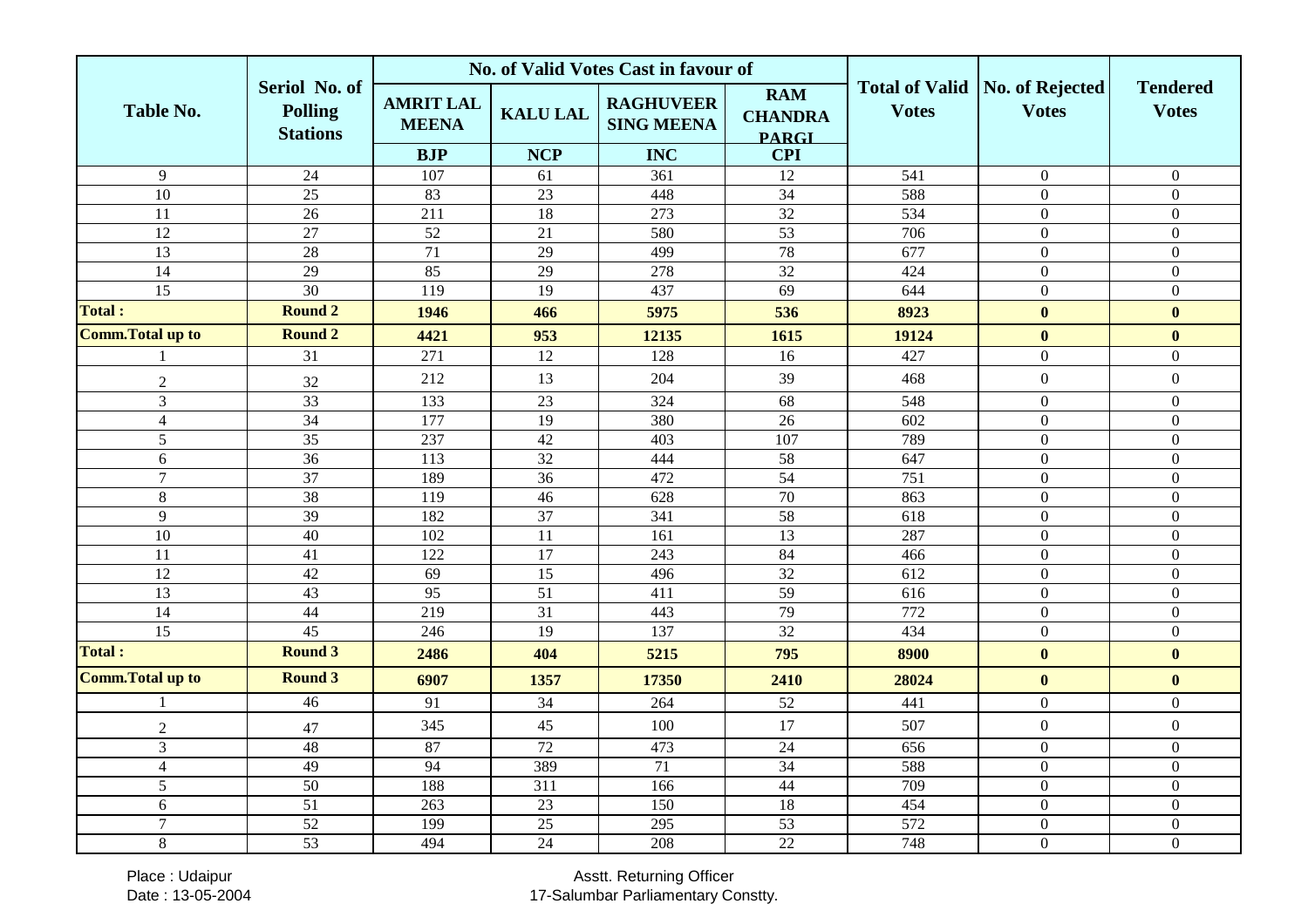|                          |                                             |                                                |                       | No. of Valid Votes Cast in favour of  |                                                            |                  |                                                         |                                 |
|--------------------------|---------------------------------------------|------------------------------------------------|-----------------------|---------------------------------------|------------------------------------------------------------|------------------|---------------------------------------------------------|---------------------------------|
| <b>Table No.</b>         | Seriol No. of<br>Polling<br><b>Stations</b> | <b>AMRIT LAL</b><br><b>MEENA</b><br><b>BJP</b> | <b>KALU LAL</b>       | <b>RAGHUVEER</b><br><b>SING MEENA</b> | <b>RAM</b><br><b>CHANDRA</b><br><b>PARGI</b><br><b>CPI</b> | <b>Votes</b>     | <b>Total of Valid   No. of Rejected</b><br><b>Votes</b> | <b>Tendered</b><br><b>Votes</b> |
|                          |                                             |                                                | <b>NCP</b>            | <b>INC</b>                            |                                                            |                  |                                                         |                                 |
| $\overline{9}$           | 54<br>55                                    | 369                                            | 27                    | 151                                   | 45                                                         | 592              | $\boldsymbol{0}$                                        | $\mathbf{1}$                    |
| 10                       | 56                                          | 270                                            | $\overline{23}$       | 130                                   | $\overline{31}$                                            | 454              | $\overline{0}$                                          | $\boldsymbol{0}$                |
| 11<br>$\overline{12}$    | 57                                          | 389                                            | 19<br>$\overline{43}$ | 83<br>191                             | 42<br>$\overline{39}$                                      | 533<br>840       | $\overline{0}$                                          | $\boldsymbol{0}$                |
| 13                       | 58                                          | 567                                            | 45                    | 225                                   | 54                                                         | 582              | $\overline{0}$<br>$\overline{0}$                        | $\mathbf{0}$<br>$\mathbf{1}$    |
| 14                       | 59                                          | 258<br>280                                     | $\overline{29}$       | 151                                   | 59                                                         | $\overline{519}$ | $\overline{0}$                                          | -1                              |
| 15                       | $\overline{60}$                             | 165                                            | 209                   | 158                                   | 42                                                         | 574              | $\overline{0}$                                          | $\boldsymbol{0}$                |
| <b>Total:</b>            | <b>Round 4</b>                              | 4059                                           | 1318                  | 2816                                  | 576                                                        | 8769             | $\bf{0}$                                                | $\mathbf{3}$                    |
| <b>Comm. Total up to</b> | <b>Round 4</b>                              | 10966                                          | 2675                  | 20166                                 | 2986                                                       | 36793            | $\bf{0}$                                                | $\overline{\mathbf{3}}$         |
|                          | 61                                          | 270                                            | $38\,$                | 231                                   | 38                                                         | 577              | $\overline{0}$                                          | $\mathbf{0}$                    |
| $\sqrt{2}$               | 62                                          | 76                                             | $\overline{28}$       | 368                                   | 63                                                         | 535              | $\boldsymbol{0}$                                        | $\overline{0}$                  |
| 3                        | 63                                          | 230                                            | 43                    | 386                                   | 70                                                         | 729              | $\boldsymbol{0}$                                        | $\boldsymbol{0}$                |
| $\overline{4}$           | 64                                          | 350                                            | $\overline{39}$       | 233                                   | 36                                                         | 658              | $\overline{0}$                                          | $\mathbf{0}$                    |
| 5                        | 65                                          | 196                                            | 17                    | 347                                   | 34                                                         | 594              | $\overline{0}$                                          | $\boldsymbol{0}$                |
| $6\,$                    | 66                                          | 179                                            | $\overline{22}$       | 434                                   | 63                                                         | 698              | $\overline{0}$                                          | $\mathbf{0}$                    |
| $\tau$                   | 67                                          | 181                                            | 40                    | 518                                   | 58                                                         | 797              | $\overline{0}$                                          | $\boldsymbol{0}$                |
| $\,8\,$                  | 68                                          | 267                                            | $\overline{24}$       | 426                                   | $\overline{71}$                                            | 788              | $\overline{0}$                                          | $\mathbf{0}$                    |
| 9                        | 69                                          | 351                                            | 84                    | 390                                   | 66                                                         | 891              | $\overline{0}$                                          | $\mathbf{0}$                    |
| 10                       | $\overline{70}$                             | 192                                            | $\overline{32}$       | $\overline{305}$                      | 63                                                         | 592              | $\boldsymbol{0}$                                        | $\mathbf{0}$                    |
| 11                       | 71                                          | $\overline{521}$                               | $28\,$                | 343                                   | 80                                                         | 972              | $\overline{0}$                                          | $\mathbf{0}$                    |
| $\overline{12}$          | 72                                          | 147                                            | $\overline{17}$       | 451                                   | 59                                                         | $\overline{674}$ | $\overline{0}$                                          | $\overline{0}$                  |
| 13                       | 73                                          | 259                                            | 29                    | 547                                   | 64                                                         | 899              | $\boldsymbol{0}$                                        | $\overline{0}$                  |
| $\overline{14}$          | 74                                          | 551                                            | $\overline{35}$       | 157                                   | $\overline{52}$                                            | 795              | $\overline{0}$                                          | $\mathbf{0}$                    |
| $\overline{15}$          | 75                                          | 235                                            | $\overline{20}$       | 224                                   | $\overline{58}$                                            | 537              | $\boldsymbol{0}$                                        | $\boldsymbol{0}$                |
| <b>Total:</b>            | <b>Round 5</b>                              | 4005                                           | 496                   | 5360                                  | 875                                                        | 10736            | $\overline{0}$                                          | $\bf{0}$                        |
| <b>Comm. Total up to</b> | <b>Round 5</b>                              | 14971                                          | 3171                  | 25526                                 | 3861                                                       | 47529            | $\overline{0}$                                          | $\overline{\mathbf{3}}$         |
|                          | 76                                          | 328                                            | 17                    | 139                                   | 51                                                         | 535              | $\overline{0}$                                          | $\boldsymbol{0}$                |
| $\overline{2}$           | 77                                          | 420                                            | 45                    | 329                                   | 70                                                         | 864              | $\overline{0}$                                          | $\mathbf{0}$                    |
| $\overline{3}$           | 78                                          | 569                                            | 11                    | 96                                    | 44                                                         | 720              | $\overline{0}$                                          | $\boldsymbol{0}$                |
| $\overline{4}$           | 79                                          | 466                                            | 13                    | 183                                   | 53                                                         | 715              | $\boldsymbol{0}$                                        | $\overline{3}$                  |
| $\mathfrak{S}$           | $\overline{80}$                             | 274                                            | 29                    | 265                                   | 95                                                         | 663              | $\overline{0}$                                          | $\overline{0}$                  |
| $6\,$                    | 81                                          | 169                                            | $\overline{62}$       | $\overline{213}$                      | $\overline{23}$                                            | 467              | $\boldsymbol{0}$                                        | $\boldsymbol{0}$                |
| $\overline{7}$           | 82                                          | 336                                            | $\overline{20}$       | 176                                   | $\overline{38}$                                            | 570              | $\overline{0}$                                          | $\mathbf{0}$                    |
| $\,8\,$                  | 83                                          | 336                                            | 29                    | $\overline{413}$                      | 44                                                         | 822              | $\overline{0}$                                          | $\boldsymbol{0}$                |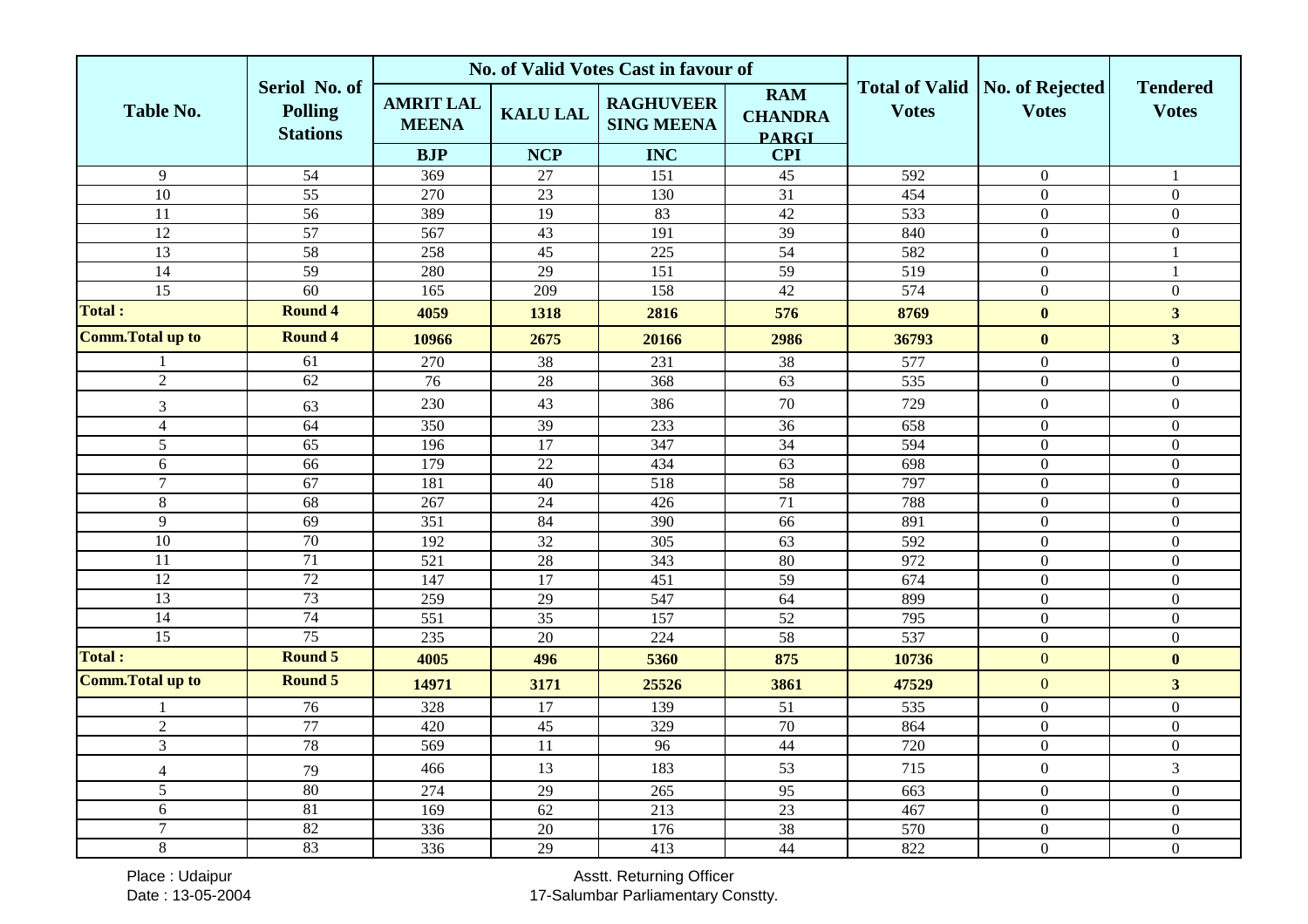|                          |                                                    |                                  |                 | No. of Valid Votes Cast in favour of  |                                              |                                       |                                 |                                 |
|--------------------------|----------------------------------------------------|----------------------------------|-----------------|---------------------------------------|----------------------------------------------|---------------------------------------|---------------------------------|---------------------------------|
| <b>Table No.</b>         | Seriol No. of<br><b>Polling</b><br><b>Stations</b> | <b>AMRIT LAL</b><br><b>MEENA</b> | <b>KALU LAL</b> | <b>RAGHUVEER</b><br><b>SING MEENA</b> | <b>RAM</b><br><b>CHANDRA</b><br><b>PARGI</b> | <b>Total of Valid</b><br><b>Votes</b> | No. of Rejected<br><b>Votes</b> | <b>Tendered</b><br><b>Votes</b> |
|                          |                                                    | <b>BJP</b>                       | <b>NCP</b>      | <b>INC</b>                            | <b>CPI</b>                                   |                                       |                                 |                                 |
| 9                        | 84                                                 | 167                              | 24              | 437                                   | 56                                           | 684                                   | $\overline{0}$                  | $\boldsymbol{0}$                |
| 10                       | 85                                                 | 272                              | 34              | 221                                   | 42                                           | 569                                   | $\boldsymbol{0}$                | $\boldsymbol{0}$                |
| $\overline{11}$          | 86                                                 | 457                              | $\overline{25}$ | 137                                   | $\overline{35}$                              | 654                                   | $\mathbf{0}$                    | $\mathbf{0}$                    |
| $\overline{12}$          | 87                                                 | 309                              | $\overline{26}$ | 194                                   | 16                                           | 545                                   | $\mathbf{0}$                    | $\overline{0}$                  |
| 13                       | 88                                                 | 375                              | 36              | 549                                   | 86                                           | 1046                                  | $\overline{0}$                  | $\boldsymbol{0}$                |
| $\overline{14}$          | 89                                                 | 393                              | $\overline{30}$ | 96                                    | $\overline{55}$                              | 574                                   | $\mathbf{0}$                    | $\mathbf{0}$                    |
| 15                       | 90                                                 | 438                              | 16              | 221                                   | 25                                           | 700                                   | $\boldsymbol{0}$                | $\overline{0}$                  |
| <b>Total:</b>            | Round 6                                            | 5309                             | 417             | 3669                                  | 733                                          | 10128                                 | $\overline{0}$                  | 3 <sup>1</sup>                  |
| <b>Comm. Total up to</b> | Round 6                                            | 20280                            | 3588            | 29195                                 | 4594                                         | 57657                                 | $\mathbf{0}$                    | 6                               |
|                          | $\overline{91}$                                    | 312                              | 15              | 364                                   | 50                                           | 741                                   | $\boldsymbol{0}$                | $\overline{0}$                  |
| $\overline{2}$           | 92                                                 | 381                              | 18              | 152                                   | 21                                           | 572                                   | $\mathbf{0}$                    | $\mathbf{0}$                    |
| $\overline{3}$           | $\overline{93}$                                    | 390                              | 18              | 208                                   | 40                                           | 656                                   | $\boldsymbol{0}$                | $\overline{0}$                  |
| $\overline{4}$           | $\overline{94}$                                    | 360                              | 56              | 73                                    | 39                                           | 528                                   | $\mathbf{0}$                    | $\mathbf{0}$                    |
| 5                        | 95                                                 | 252                              | 17              | 60                                    | 14                                           | 343                                   | $\mathbf{0}$                    | $\boldsymbol{0}$                |
| 6                        | $\overline{96}$                                    | 383                              | 26              | $\overline{270}$                      | $\overline{56}$                              | 735                                   | $\overline{0}$                  | $\overline{0}$                  |
| 7                        | 97                                                 | 232                              | 36              | 411                                   | 62                                           | 741                                   | $\mathbf{0}$                    | $\boldsymbol{0}$                |
| 8                        | 98                                                 | 447                              | $\overline{15}$ | $\overline{129}$                      | 26                                           | 617                                   | $\mathbf{0}$                    | $\mathbf{0}$                    |
| 9                        | 99                                                 | 248                              | 19              | 337                                   | 42                                           | 646                                   | $\overline{0}$                  | $\boldsymbol{0}$                |
| 10                       | 100                                                | 496                              | 15              | 73                                    | 46                                           | 630                                   | $\boldsymbol{0}$                | $\overline{3}$                  |
| 11                       | 101                                                | 188                              | 43              | 466                                   | 42                                           | 739                                   | $\boldsymbol{0}$                | $\boldsymbol{0}$                |
| $\overline{12}$          | 102                                                | 599                              | $\overline{19}$ | 129                                   | 26                                           | 773                                   | $\mathbf{0}$                    | $\mathbf{0}$                    |
| $\overline{13}$          | 103                                                | 252                              | $\overline{38}$ | 303                                   | 89                                           | 682                                   | $\overline{0}$                  | $\overline{0}$                  |
| 14                       | 104                                                | 219                              | 20              | 246                                   | 34                                           | 519                                   | $\overline{0}$                  | $\boldsymbol{0}$                |
| $\overline{15}$          | 105                                                | 179                              | $\overline{27}$ | 349                                   | 57                                           | 612                                   | $\boldsymbol{0}$                | $\boldsymbol{0}$                |
| <b>Total:</b>            | <b>Round 7</b>                                     | 4938                             | 382             | 3570                                  | 644                                          | 9534                                  | $\overline{0}$                  | $\overline{\mathbf{3}}$         |
| <b>Comm. Total up to</b> | <b>Round 7</b>                                     | 25218                            | 3970            | 32765                                 | 5238                                         | 67191                                 | $\overline{0}$                  | $\boldsymbol{9}$                |
|                          | 106                                                | 90                               | $\overline{24}$ | 414                                   | 73                                           | 601                                   | $\mathbf{0}$                    | $\overline{0}$                  |
| $\overline{2}$           | 107                                                | 26                               | 19              | 890                                   | 18                                           | 953                                   | $\boldsymbol{0}$                | $\boldsymbol{0}$                |
| $\overline{3}$           | $\overline{108}$                                   | 24                               | 10              | 956                                   | $\overline{17}$                              | 1007                                  | $\mathbf{0}$                    | $\mathbf{0}$                    |
| $\overline{4}$           | 109                                                | 140                              | 49              | 643                                   | 76                                           | 908                                   | $\mathbf{0}$                    | $\boldsymbol{0}$                |
| 5                        | 110                                                | 113                              | 28              | 573                                   | 65                                           | 779                                   | $\Omega$                        | $\boldsymbol{0}$                |
| $6\,$                    | $\overline{111}$                                   | $\overline{310}$                 | $\overline{22}$ | 114                                   | 45                                           | 491                                   | $\boldsymbol{0}$                | $\boldsymbol{0}$                |
| 7                        | 112                                                | 244                              | $\overline{25}$ | 161                                   | $\overline{51}$                              | 481                                   | $\overline{0}$                  | $\boldsymbol{0}$                |
| $\,8\,$                  | 113                                                | 288                              | $\overline{34}$ | 266                                   | 68                                           | 656                                   | $\boldsymbol{0}$                | $\boldsymbol{0}$                |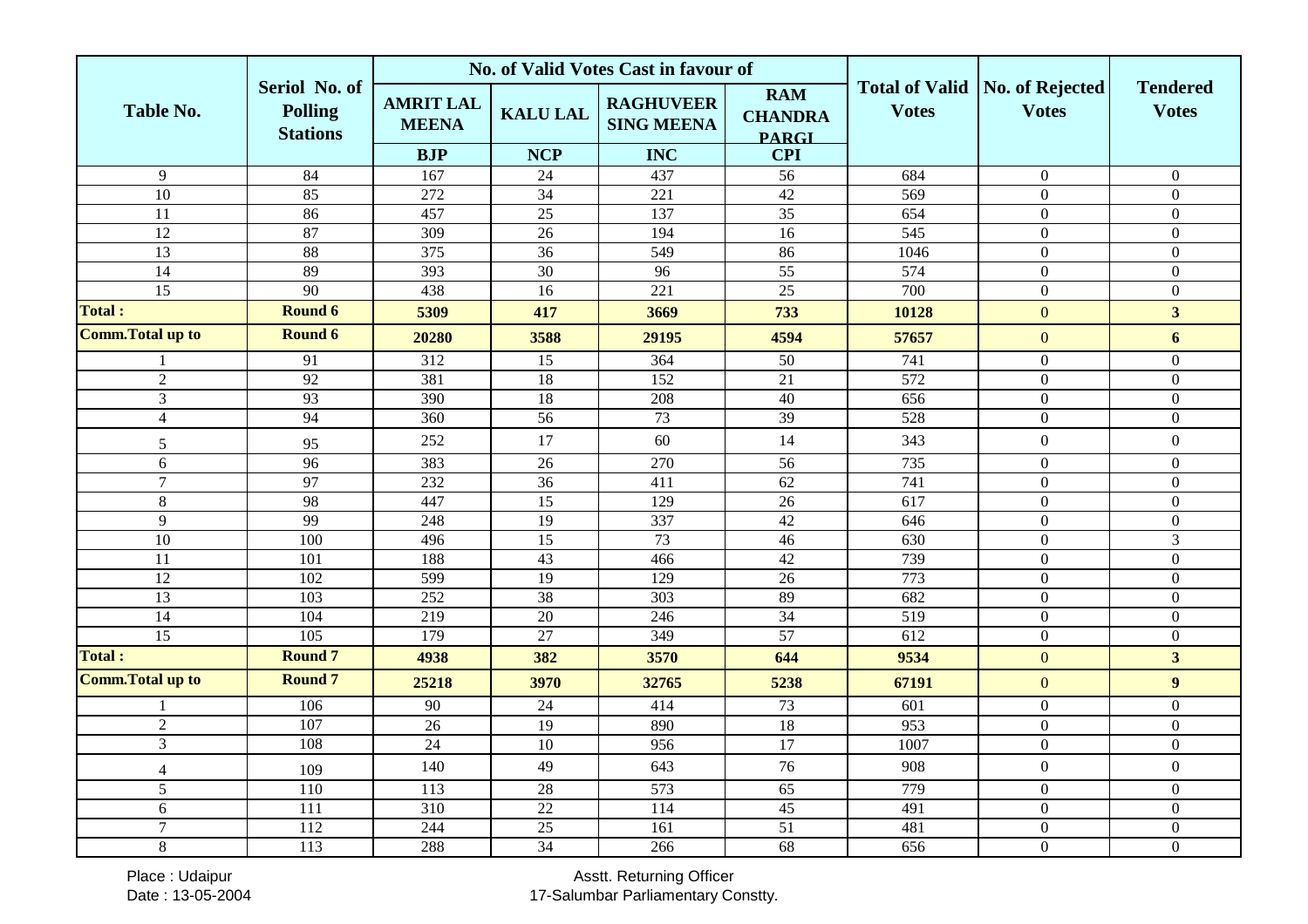|                          |                                             |                                  |                 | No. of Valid Votes Cast in favour of  |                                              |              |                                                  |                                 |
|--------------------------|---------------------------------------------|----------------------------------|-----------------|---------------------------------------|----------------------------------------------|--------------|--------------------------------------------------|---------------------------------|
| <b>Table No.</b>         | Seriol No. of<br>Polling<br><b>Stations</b> | <b>AMRIT LAL</b><br><b>MEENA</b> | <b>KALU LAL</b> | <b>RAGHUVEER</b><br><b>SING MEENA</b> | <b>RAM</b><br><b>CHANDRA</b><br><b>PARGI</b> | <b>Votes</b> | Total of Valid   No. of Rejected<br><b>Votes</b> | <b>Tendered</b><br><b>Votes</b> |
|                          |                                             | <b>BJP</b>                       | <b>NCP</b>      | <b>INC</b>                            | <b>CPI</b>                                   |              |                                                  |                                 |
| 9                        | 114                                         | 370                              | 24              | 156                                   | 44                                           | 594          | $\overline{0}$                                   | $\overline{0}$                  |
| 10                       | 115                                         | 438                              | 13              | 74                                    | 22                                           | 547          | $\overline{0}$                                   | $\boldsymbol{0}$                |
| $\overline{11}$          | 116                                         | 346                              | $\overline{22}$ | 166                                   | 42                                           | 576          | $\overline{0}$                                   | $\mathbf{0}$                    |
| $\overline{12}$          | $\overline{117}$                            | 145                              | $\overline{16}$ | 173                                   | 42                                           | 376          | $\overline{0}$                                   | $\mathbf{0}$                    |
| 13                       | 118                                         | 209                              | 25              | 245                                   | 33                                           | 512          | $\overline{0}$                                   | $\mathbf{0}$                    |
| $\overline{14}$          | 119                                         | 283                              | 14              | 186                                   | $\overline{45}$                              | 528          | $\overline{0}$                                   | $\mathbf{0}$                    |
| 15                       | 120                                         | 263                              | 28              | 196                                   | 59                                           | 546          | $\overline{0}$                                   | $\mathbf{0}$                    |
| <b>Total:</b>            | <b>Round 8</b>                              | 3289                             | 353             | 5213                                  | 700                                          | 9555         | $\overline{0}$                                   | $\bf{0}$                        |
| <b>Comm. Total up to</b> | <b>Round 8</b>                              | 28507                            | 4323            | 37978                                 | 5938                                         | 76746        | $\overline{0}$                                   | 9                               |
|                          | 121                                         | 406                              | 14              | 69                                    | 16                                           | 505          | $\boldsymbol{0}$                                 | $\boldsymbol{0}$                |
| $\overline{2}$           | $\overline{122}$                            | 197                              | 32              | 274                                   | 47                                           | 550          | $\overline{0}$                                   | $\boldsymbol{0}$                |
| $\overline{3}$           | 123                                         | 434                              | $\overline{12}$ | 120                                   | $\overline{21}$                              | 587          | $\overline{0}$                                   | $\mathbf{0}$                    |
| $\overline{4}$           | 124                                         | 412                              | 17              | 93                                    | $22\,$                                       | 544          | $\overline{0}$                                   | $\theta$                        |
| 5                        | 125                                         | 557                              | $\overline{30}$ | 61                                    | 31                                           | 679          | $\overline{0}$                                   | $\mathbf{0}$                    |
| 6                        | 126                                         | 333                              | $\overline{35}$ | 131                                   | $\overline{43}$                              | 542          | $\overline{0}$                                   | $\mathbf{0}$                    |
| $\overline{7}$           | 127                                         | 296                              | $\overline{30}$ | 268                                   | $\overline{54}$                              | 648          | $\overline{0}$                                   | $\mathbf{1}$                    |
| 8                        | 128                                         | 467                              | 24              | 111                                   | 67                                           | 669          | $\overline{0}$                                   | $\mathbf{0}$                    |
| 9                        | 129                                         | 265                              | 19              | 209                                   | 52                                           | 545          | $\overline{0}$                                   | $\mathbf{0}$                    |
| 10                       | 130                                         | 143                              | 17              | 423                                   | $\overline{52}$                              | 635          | $\overline{0}$                                   | $\boldsymbol{0}$                |
| 11                       | 131                                         | 97                               | 27              | 334                                   | 47                                           | 505          | $\overline{0}$                                   | $\boldsymbol{0}$                |
| $\overline{12}$          | 132                                         | $\overline{95}$                  | $\overline{19}$ | 297                                   | 44                                           | 455          | $\mathbf{0}$                                     | $\overline{0}$                  |
| $\overline{13}$          | 133                                         | 425                              | 51              | 360                                   | $\overline{54}$                              | 890          | $\overline{0}$                                   | $\overline{0}$                  |
| 14                       | 134                                         | 471                              | 16              | 206                                   | 75                                           | 768          | $\overline{0}$                                   | $\overline{0}$                  |
| $\overline{15}$          | 135                                         | 287                              | $\overline{23}$ | 147                                   | 33                                           | 490          | $\overline{0}$                                   | $\boldsymbol{0}$                |
| <b>Total:</b>            | <b>Round 9</b>                              | 4885                             | 366             | 3103                                  | 658                                          | 9012         | $\overline{0}$                                   | $\mathbf{1}$                    |
| <b>Comm. Total up to</b> | <b>Round 9</b>                              | 33392                            | 4689            | 41081                                 | 6596                                         | 85758        | $\overline{0}$                                   | 10                              |
|                          | 136                                         | 386                              | 13              | 143                                   | $\overline{32}$                              | 574          | $\overline{0}$                                   | $\boldsymbol{0}$                |
| $\mathfrak{2}$           | 137                                         | 169                              | 31              | 529                                   | 113                                          | 842          | $\overline{0}$                                   | $\boldsymbol{0}$                |
| 3                        | 138                                         | 250                              | 26              | 376                                   | 84                                           | 736          | $\overline{0}$                                   | $\overline{0}$                  |
| $\overline{4}$           | 139                                         | 176                              | $20\,$          | 205                                   | 57                                           | 458          | $\overline{0}$                                   | $\mathbf{0}$                    |
| 5                        | 140                                         | 235                              | 24              | 212                                   | 54                                           | 525          | $\overline{0}$                                   | $\boldsymbol{0}$                |
| $6\,$                    | 141                                         | 256                              | $\overline{38}$ | 323                                   | 67                                           | 684          | $\overline{0}$                                   | $\mathbf{1}$                    |
| $\overline{7}$           | $\overline{142}$                            | 98                               | 31              | 378                                   | 68                                           | 575          | $\overline{0}$                                   | $\overline{0}$                  |
| $\,8\,$                  | 143                                         | 441                              | $\overline{33}$ | 169                                   | $\overline{42}$                              | 685          | $\overline{0}$                                   | $\boldsymbol{0}$                |